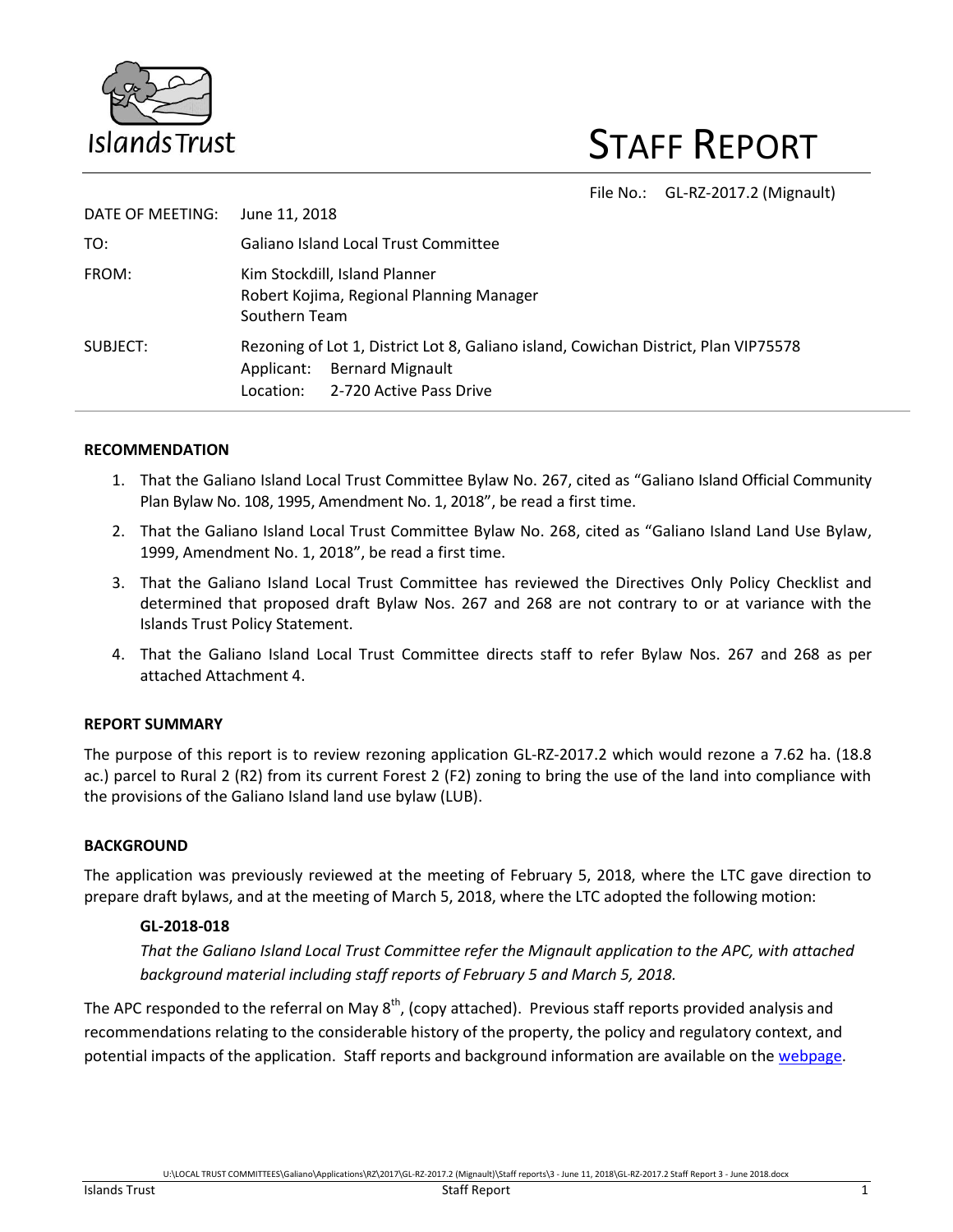

#### **ANALYSIS**

The APC recommendation is that the LTC should not proceed with the application as requested, but rather consider amending the F2 zone to permit a residential "cabin", with a maximum permitted floor area less than that of a cottage; and presumably also amend the home occupation regulations to permit an STVR home occupation in the cabin. The rationale for the recommendation is that amending the F2 zone would have less potential impact on the site than rezoning to Rural 2 and would continue to permit forestry uses. The issues with the APC's recommendation include the following:

 Permitting an additional residential use in the F2 zone would require a policy amendment to the OCP, specifically to Forest Policy b(iii):

> *Dwellings are permitted in the Forest designation in the following circumstances: iii) on lands zoned F2 on the date of adoption of this policy, one accessory dwelling is permitted per lot.*

This would be a more significant OCP amendment than the map amendment required in the current draft bylaws. It would involve either a site-specific policy amendment, which is not typically recommended, or an amendment potentially affecting all F2 properties – i.e. permitting all lots in the F2 zone to have a second dwelling, either outright or by rezoning application. As a policy, this may have merit, but should be examined as part of larger review of Forest policies and regulations.

- Conservation: F2 zoning would not necessarily provide greater protection than the proposed R2 zone; the F2 permits timber production and harvesting, including sawmilling and planing, along with an accessory dwelling, other accessory buildings and structures, one accessory forestry building, and establishes no maximum lot coverage. Mapped conservation values on the property are already protected to an extent through the existing development permit areas and the applicant is not proposing further conservation measures or protection.
- It is questionable if the current uses, which the applicant is seeking to legalize, would be considered accessory to 'timber production and harvesting', which is the only permitted principal use in the F2 zone.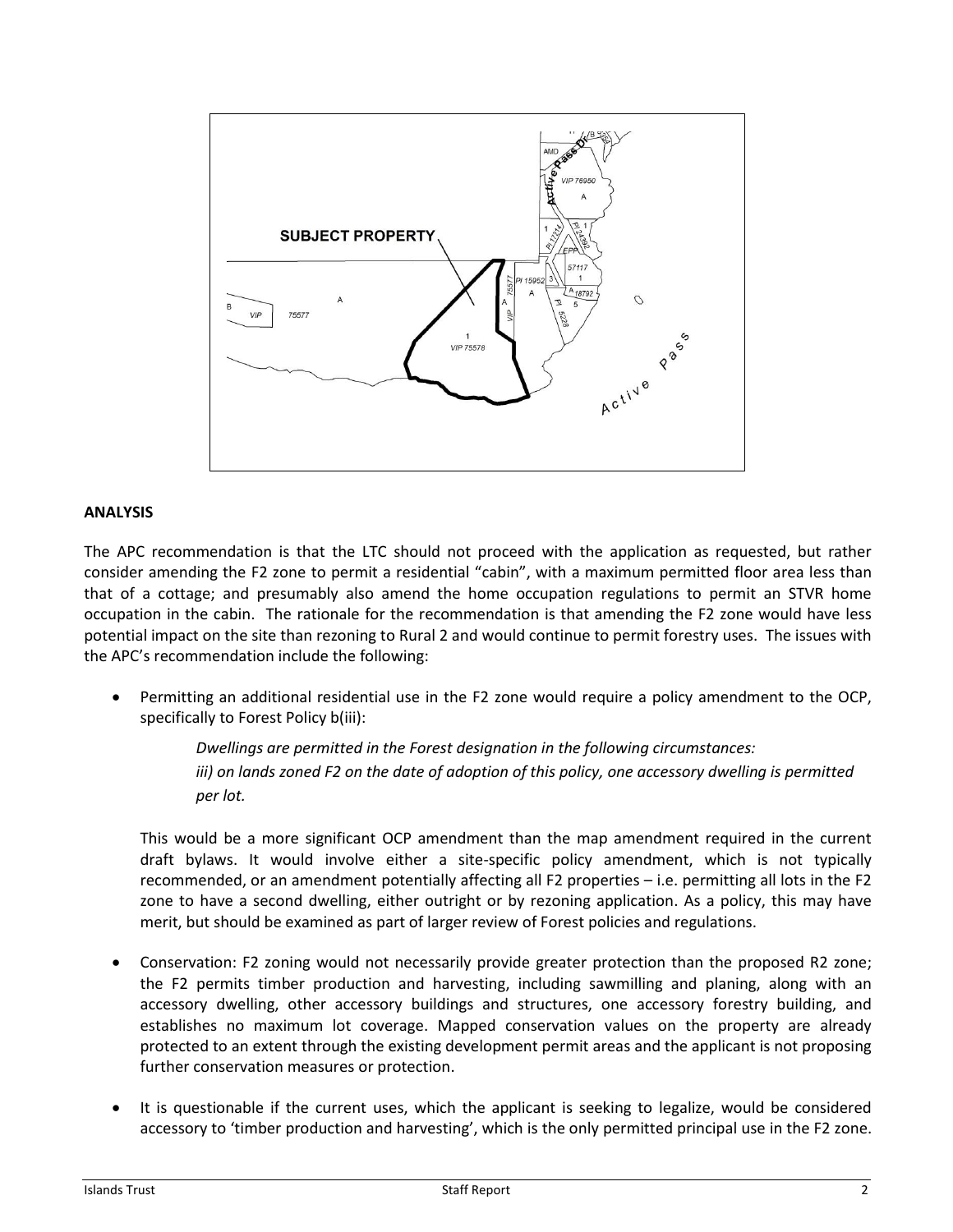The application is to permit the current uses on the property, namely a single family dwelling, cottage, and accessory building, along with STVR home occupation use, all of which would be permitted in the R2 zone. The test for an accessory use is that it is "incidental, secondary, and exclusively devoted to" the principal use. It is unlikely that the current uses of the property would meet that test in relation to "timber production and harvesting".

#### **Rationale for Recommendations**

Given the above issues, staff are not recommending that the LTC consider the approach of amending the F2 zone and Forest policies to accommodate the application. Rather the LTC should consider whether or not to proceed with the application as applied for: to rezone to R2. As outlined in previous reports, the application would:

- Re-designate and rezone the property from Forest/F2 to Rural/R2.
- Permit one dwelling, one cottage, and accessory home occupations including STVR use (subject to the home occupation regulations) that the owner is currently conducting.
- The proposed change in designation would not affect the environmental and hazard protection offered by Development Permit Areas 2 (Shoreline), 5 (Sensitive Ecosystems) and 7 (Steep Slopes Moderate Hazard).
- The subject property, which is 7.62 ha in size, would not be subdividable.

The current uses are the subject of an active bylaw enforcement action. The owners of the property who live in the residence on the property have submitted the application to rezone their property to Rural 2 as a means to achieve compliance with the zoning requirements.

#### **Consultation**

If the LTC does proceed with the application, the next step would be to conduct agency and First Nations referrals. Any land use bylaw and OCP amending bylaws will require a public hearing and the approval of the Executive Committee and, in the case of the OCP amendment, approval by the Minister of Municipal Affairs and Housing.

#### **ALTERNATIVES**

The LTC may consider the following alternatives to the staff recommendation:

#### **1. Request further information**

The LTC may request further information be provided prior to making a decision. If selecting this alternative, the LTC should describe the specific information needed. Recommended wording for the resolution is as follows:

*That the Galiano Island Local Trust Committee request that the applicant submit to the Islands Trust [list information required].*

#### **2. Choose to proceed no further**

The LTC may choose to proceed no further with the application. If this alternative is selected, the LTC should state the reasons for this choice. Recommended wording for the resolution is as follows: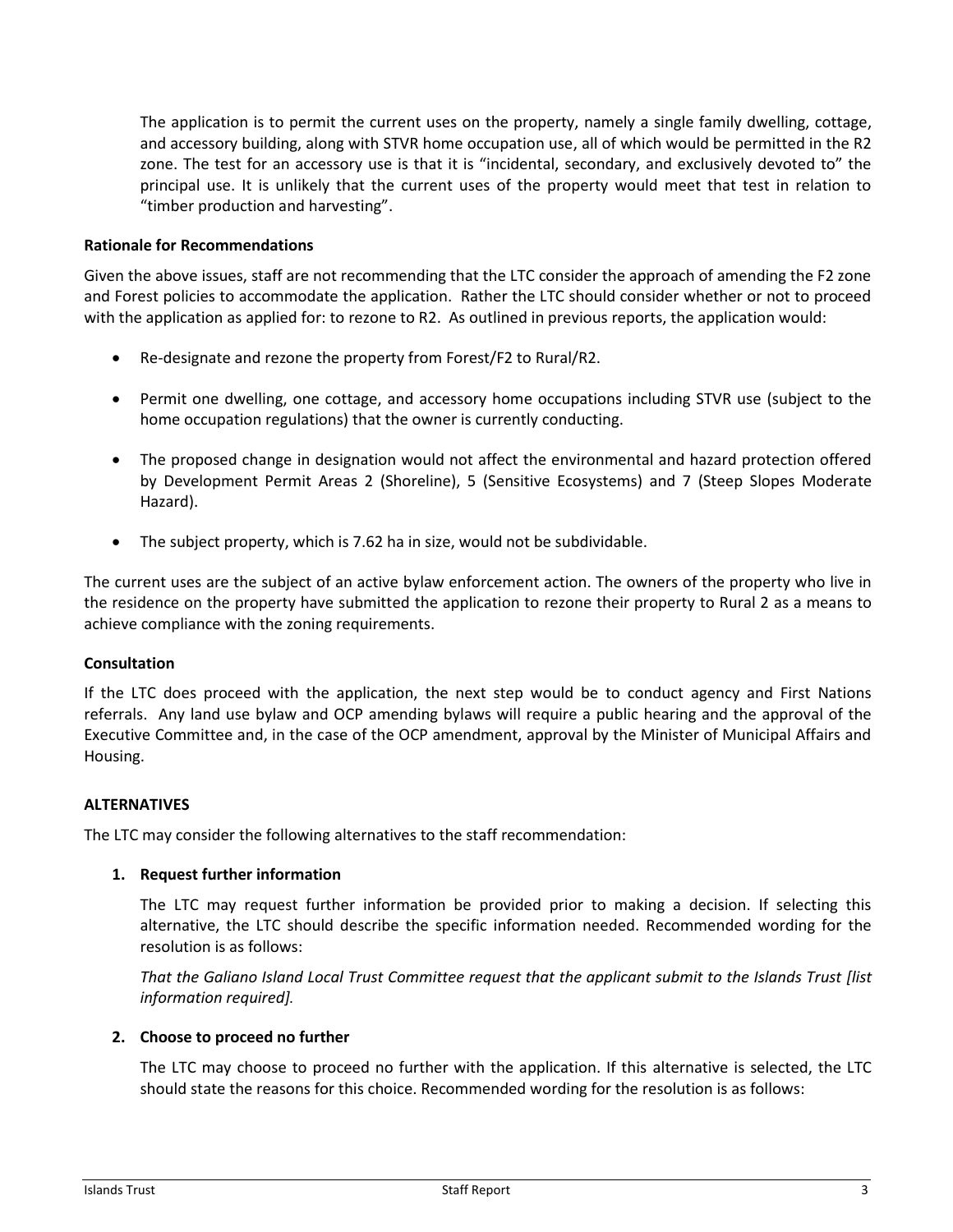*That the Galiano Island Local Trust Committee proceed no further with application GL-RZ-2017.2 for the following reasons [insert reasons].*

#### **3. Revise the bylaws**

The LTC may choose to alter the draft bylaws, specifically to consider proceeding as recommended by the APC. Recommended wording for the resolution is as follows:

*That the Galiano Island Local Trust Committee request that staff prepare draft bylaws for application GL-RZ-2017.2 that would (1) amend the Forest policies to permit a second accessory dwelling, of a limited floor area, in the F2 zone by rezoning application and (2) amend the F2 zone on a site-specific basis to permit a second accessory dwelling, of a limited floor area, and STVR home occupation use, on the subject property.*

#### **NEXT STEPS**

Next steps would be to:

- Send out the referrals
- Report back to LTC with any recommended amendments as an outcome of that referral process
- Consider second readings and direction to schedule a public hearing

| Submitted By: | Kim Stockdill<br><b>Island Planner</b>            | June 8, 2018 |
|---------------|---------------------------------------------------|--------------|
| Concurrence:  | Robert Kojima<br><b>Regional Planning Manager</b> | June 8, 2018 |

#### **ATTACHMENTS**

- 1. Policy Statement Directives Only Checklist
- 2. Draft OCP Bylaw No. 267
- 3. Draft LUB Bylaw No. 268
- 4. Referral Table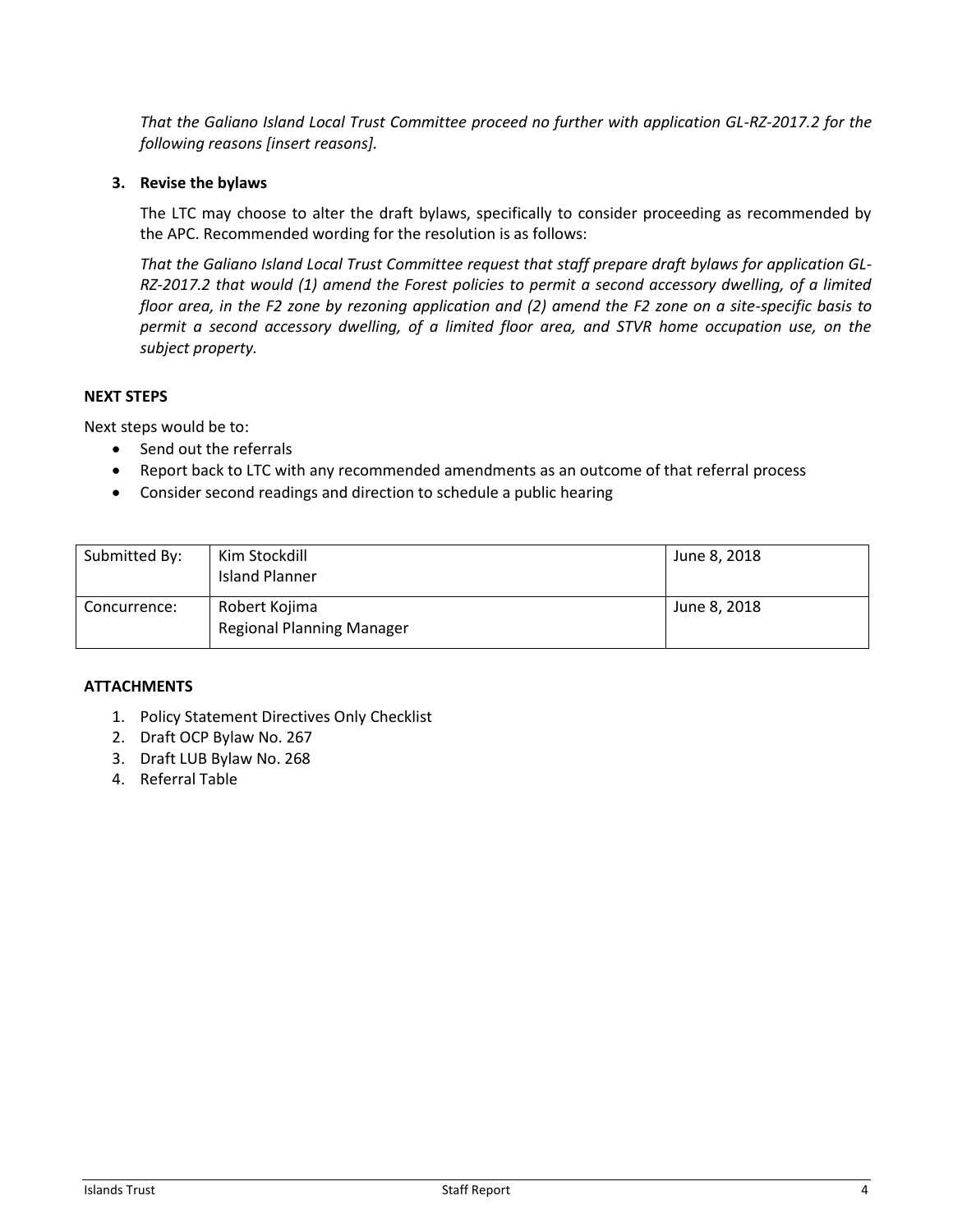

# **POLICY STATEMENT DIRECTIVES ONLY CHECK LIST**

# **Bylaw and File No: 267 (OCP) & 268 (LUB) GL-RZ-2017.2 (Mignault) LTC Endorsement:**

# **PURPOSE**

To provide staff with the Directives Only Checklist to highlight issues addressed in staff reports and as a means to ensure Local Trust Committee address certain matters in their official community plans and regulatory bylaws and Island Municipalities address certain matters in their official community plans and to reference any relevant sections of the Policy Statement.

# **POLICY STATEMENT**

The Policy Statement is comprised of several parts. Parts I and II outline the purpose, the Islands Trust object, and Council's guiding principles. Parts III, IV and V contain the goals and policies relevant to ecosystem preservation and protection, stewardship of resources and sustainable communities.

There are three different kinds of policies within the Policy Statement as follows: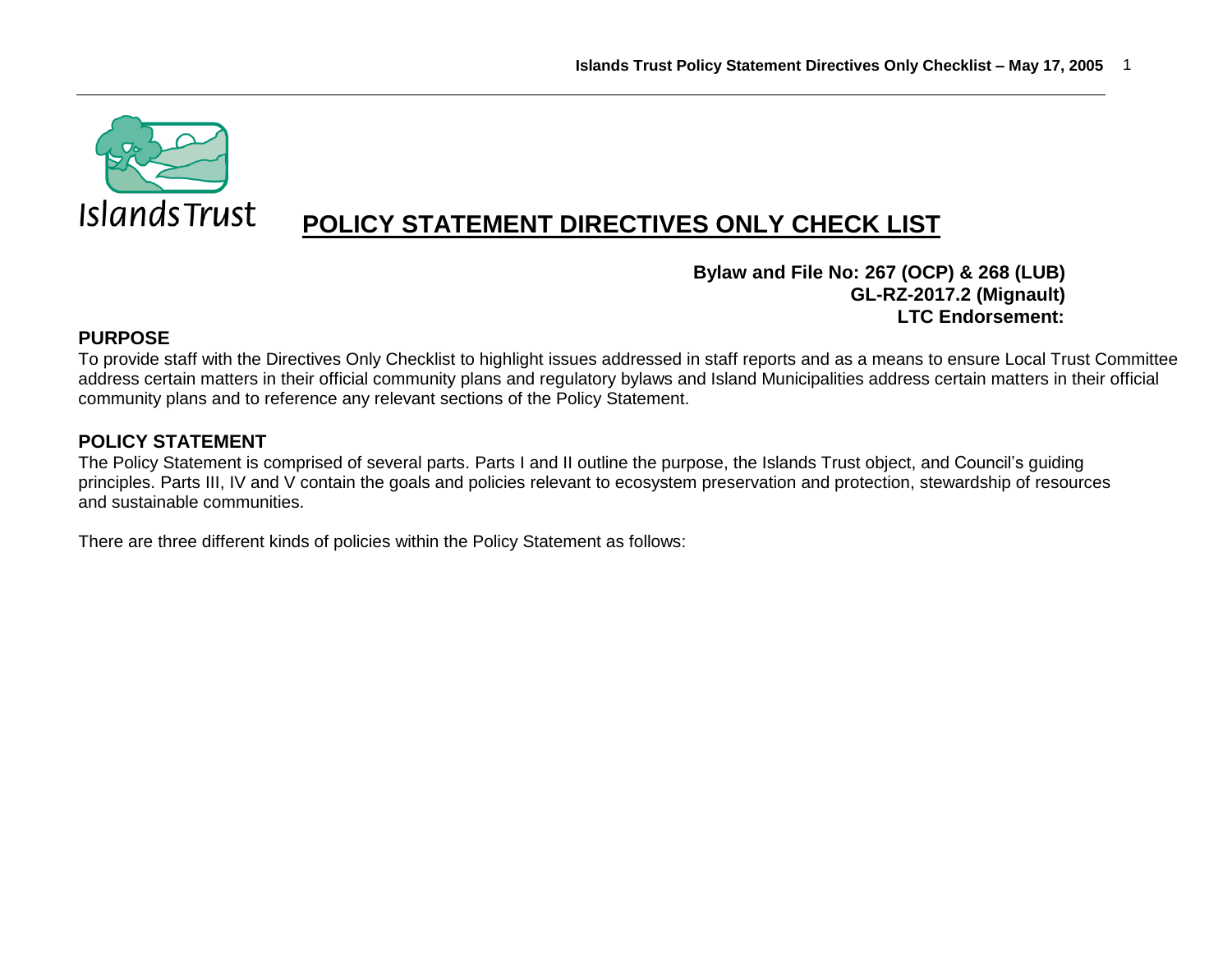- Commitments of Trust Council which are statements about Council's position or philosophy on various matters;
- Recommendations of Council to other government agencies, non-government organizations, property owners, residents and visitors; and
- Directive Policies which direct Local Trust Committees and Island Municipalities to address certain matters.

# **DIRECTIVES ONLY CHECK LIST**

The Policy Statement Directives Only Checklist is based on the directive policies from the Policy Statement (Consolidated April 2003) which require Local Trust Committees to address certain matters in their official community plans and regulatory bylaws and Island Municipalities to address certain a matters in their official community plans in a way that implements the policy of Trust Council.

Staff will use the Policy Statement Checklist (Directives Only) to review Local Trust Committee and Island Municipality bylaw amendment applications and proposals to ensure consistency with the Policy Statement. Staff will add the appropriate symbol to the table as follows:

- if the bylaw is **consistent** with the policy from the Policy Statement, or
- if the bylaw is **inconsistent (contrary or at variance)** with a policy from the Policy Statement, or
- **N/A** if the policy is not applicable.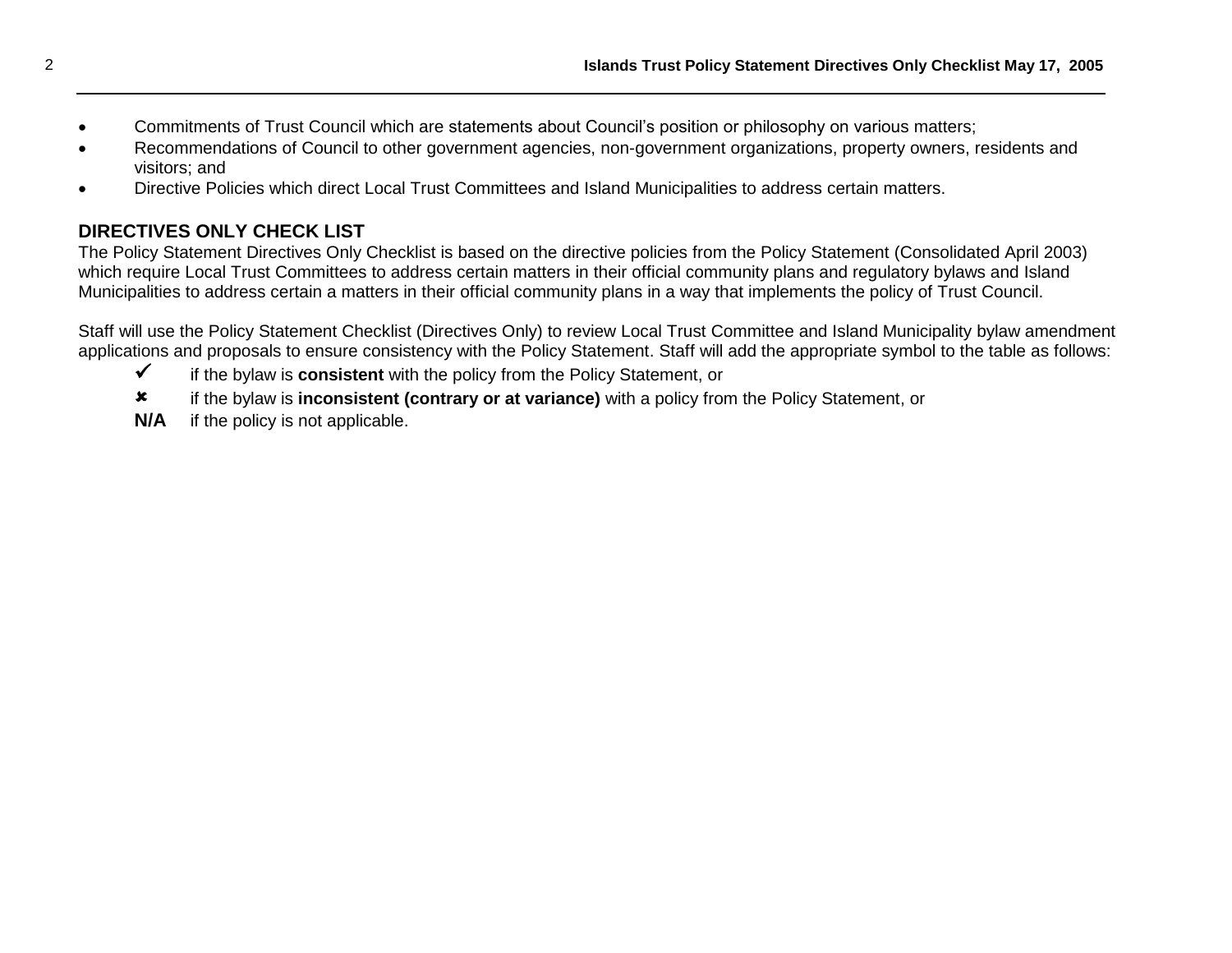# **Part III Policies for Ecosystem Preservation and Protection**

| <b>CONSISTENT</b> | NO.                                                                                                                                                                                                                                                                                               | <b>DIRECTIVE POLICY</b>                                                                                                                                                                                                                                                                                                 |  |  |  |
|-------------------|---------------------------------------------------------------------------------------------------------------------------------------------------------------------------------------------------------------------------------------------------------------------------------------------------|-------------------------------------------------------------------------------------------------------------------------------------------------------------------------------------------------------------------------------------------------------------------------------------------------------------------------|--|--|--|
|                   | 3.1                                                                                                                                                                                                                                                                                               | <b>Ecosystems</b>                                                                                                                                                                                                                                                                                                       |  |  |  |
| ✓                 | 3.1.3                                                                                                                                                                                                                                                                                             | Local Trust Committees and Island Municipalities shall, in their official community plans and regulatory bylaws, address the<br>identification and protection of the environmentally sensitive areas and significant natural sites, features and landforms in<br>their planning area.                                   |  |  |  |
| ✓                 | 3.1.4                                                                                                                                                                                                                                                                                             | Local Trust Committees and Island Municipalities shall, in their official community plans and regulatory bylaws, address the<br>planning, establishment, and maintenance of a network of protected areas that preserve the representative ecosystems of<br>their planning area and maintain their ecological integrity. |  |  |  |
| N/A               | 3.1.5                                                                                                                                                                                                                                                                                             | Local Trust Committees and Island Municipalities shall, in their official community plans and regulatory bylaws, address the<br>regulation of land use and development to restrict emissions to land, air and water to levels not harmful to humans or other<br>species.                                                |  |  |  |
|                   | 3.2                                                                                                                                                                                                                                                                                               | <b>Forest Ecosystems</b>                                                                                                                                                                                                                                                                                                |  |  |  |
| N/A               | Local Trust Committees and Island Municipalities shall, in their official community plans and regulatory bylaws, address<br>the protection of unfragmented forest ecosystems within their local planning areas from potentially adverse impacts of<br>3.2.2<br>growth, development, and land-use. |                                                                                                                                                                                                                                                                                                                         |  |  |  |
|                   | 3.3                                                                                                                                                                                                                                                                                               | <b>Freshwater and Wetland Ecosystems and Riparian Zones</b>                                                                                                                                                                                                                                                             |  |  |  |
| N/A               | Local Trust Committees and Island Municipalities shall, in their official community plans and regulatory bylaws, address<br>3.3.2<br>means to prevent further loss or degradation of freshwater bodies or watercourses, wetlands and riparian zones and to<br>protect aquatic wildlife.           |                                                                                                                                                                                                                                                                                                                         |  |  |  |
|                   | 3.4                                                                                                                                                                                                                                                                                               | <b>Coastal and Marine Ecosystems</b>                                                                                                                                                                                                                                                                                    |  |  |  |
| ✓                 | 3.4.4                                                                                                                                                                                                                                                                                             | Local Trust Committees and Island Municipalities shall, in their official community plans and regulatory bylaws, address the<br>protection of sensitive coastal areas.                                                                                                                                                  |  |  |  |
| N/A               | 3.4.5                                                                                                                                                                                                                                                                                             | Local Trust Committees and Island Municipalities shall, in their official community plans and regulatory bylaws, address the<br>planning for and regulation of development in coastal regions to protect natural coastal processes.                                                                                     |  |  |  |

# **PART IV: Policies for the Stewardship of Resources**

| <b>CONSISTENT</b> | NO.   | <b>DIRECTIVE POLICY</b>                                                                                                                                                                                                                                                       |  |  |
|-------------------|-------|-------------------------------------------------------------------------------------------------------------------------------------------------------------------------------------------------------------------------------------------------------------------------------|--|--|
|                   | 4.1   | <b>Agricultural Land</b>                                                                                                                                                                                                                                                      |  |  |
| N/A               | 4.1.4 | Local Trust Committees and Island Municipalities shall, in their official community plans and regulatory bylaws, address the<br>identification and preservation of agricultural land for current and future use.                                                              |  |  |
| N/A               | 4.1.5 | Local Trust Committees and Island Municipalities shall, in their official community plans and regulatory bylaws, address the<br>preservation, protection, and encouragement of farming, the sustainability of farming, and the relationship of farming to<br>other land uses. |  |  |
| N/A               | 4.1.6 | Local Trust Committees and Island Municipalities shall, in their official community plans and regulatory bylaws, address the<br>use of adjacent properties to minimize any adverse affects on agricultural land.                                                              |  |  |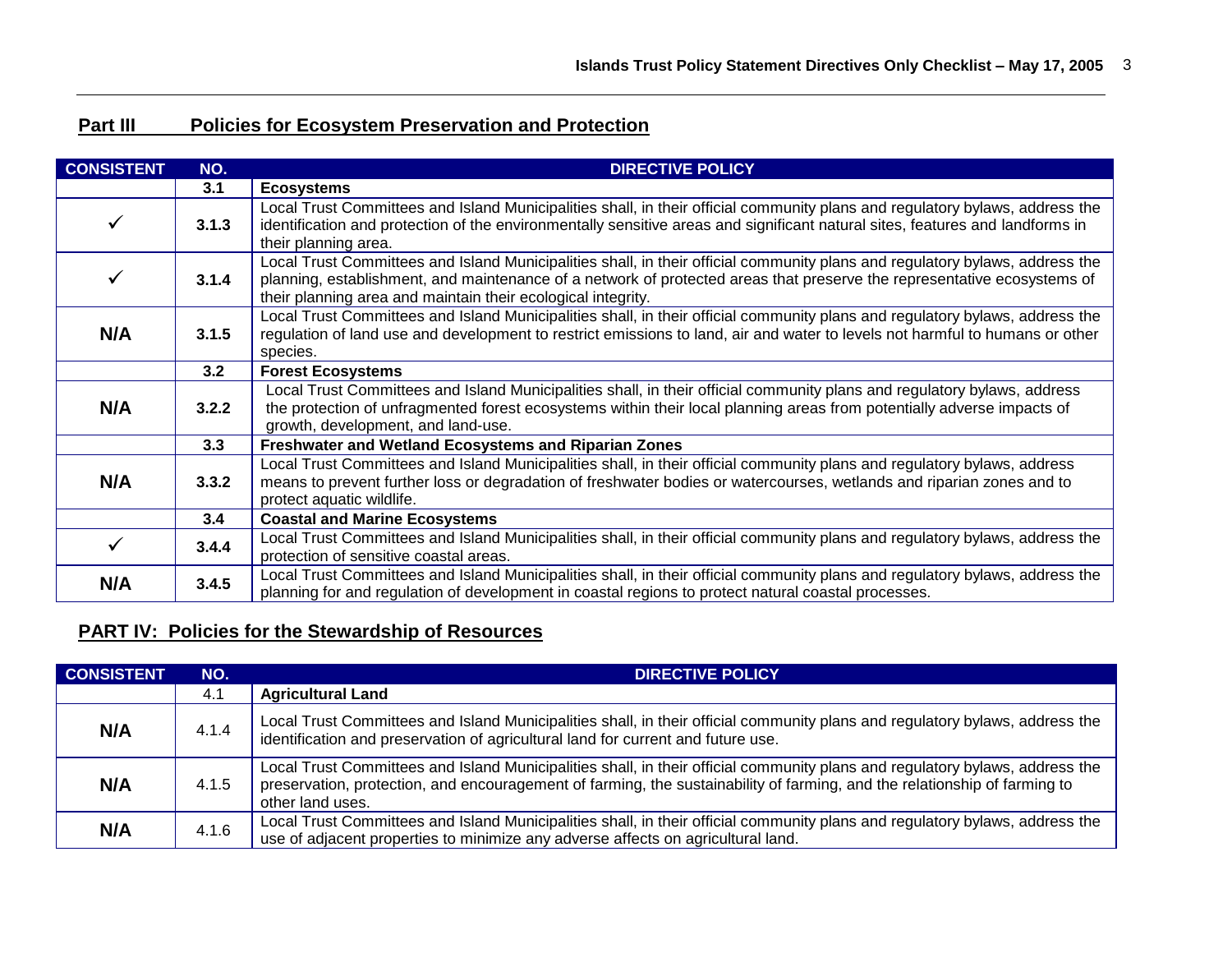| <b>CONSISTENT</b> | NO.                                                                                                                                                                                                                                                                                                                                                       | <b>DIRECTIVE POLICY</b>                                                                                                                                                                                                                                                                                                                                                                                                                      |  |  |  |  |  |
|-------------------|-----------------------------------------------------------------------------------------------------------------------------------------------------------------------------------------------------------------------------------------------------------------------------------------------------------------------------------------------------------|----------------------------------------------------------------------------------------------------------------------------------------------------------------------------------------------------------------------------------------------------------------------------------------------------------------------------------------------------------------------------------------------------------------------------------------------|--|--|--|--|--|
| N/A               | 4.1.7                                                                                                                                                                                                                                                                                                                                                     | Local Trust Committees and Island Municipalities shall, in their official community plans and regulatory bylaws, address the<br>design of road systems and servicing corridors to avoid agricultural lands unless the need for roads outweighs agricultural<br>considerations, in which case appropriate mitigation measures shall be required to derive a net benefit to agriculture                                                        |  |  |  |  |  |
| N/A               | 4.1.8                                                                                                                                                                                                                                                                                                                                                     | Local Trust Committees and Island Municipalities shall, in their official community plans and regulatory bylaws, address<br>land uses and activities that support the economic viability of farms without compromising the agriculture capability of<br>agricultural land.                                                                                                                                                                   |  |  |  |  |  |
| N/A               | 4.1.9                                                                                                                                                                                                                                                                                                                                                     | Local Trust Committees and Island Municipalities shall, in their official community plans and regulatory bylaws, address the<br>use of Crown lands for agricultural leases.                                                                                                                                                                                                                                                                  |  |  |  |  |  |
|                   | 4.2                                                                                                                                                                                                                                                                                                                                                       | <b>Forests</b>                                                                                                                                                                                                                                                                                                                                                                                                                               |  |  |  |  |  |
| N/A               | 4.2.6                                                                                                                                                                                                                                                                                                                                                     | Local Trust Committees and Island Municipalities shall, in their official community plans and regulatory bylaws, address the<br>need to protect the ecological integrity on a scale of forest stands and landscapes.                                                                                                                                                                                                                         |  |  |  |  |  |
| N/A               | Local Trust Committees and Island Municipalities shall, in their official community plans and regulatory bylaws, address the<br>4.2.7<br>retention of large land holdings and parcel sizes for sustainable forestry use, and the location and construction of roads,<br>and utility and communication corridors to minimize the fragmentation of forests. |                                                                                                                                                                                                                                                                                                                                                                                                                                              |  |  |  |  |  |
| N/A               | 4.2.8                                                                                                                                                                                                                                                                                                                                                     | Local Trust Committees and Island Municipalities shall, in their official community plans and regulatory bylaws, address the<br>designation of forest ecosystem reserves where no extraction will take place to ensure the preservation of native biological<br>diversity.                                                                                                                                                                   |  |  |  |  |  |
|                   | 4.3                                                                                                                                                                                                                                                                                                                                                       | <b>Wildlife and Vegetation</b>                                                                                                                                                                                                                                                                                                                                                                                                               |  |  |  |  |  |
|                   | 4.4                                                                                                                                                                                                                                                                                                                                                       | <b>Freshwater Resources</b>                                                                                                                                                                                                                                                                                                                                                                                                                  |  |  |  |  |  |
| N/A               | 4.4.2                                                                                                                                                                                                                                                                                                                                                     | Local Trust Committees and Island Municipalities shall, in their official community plans and regulatory bylaws, address<br>measures that ensure neither the density nor intensity of land use is increased in areas which are known to have a problem<br>with the quality or quantity of the supply of freshwater, water quality is maintained, and existing, anticipated and seasonal<br>demands for water are considered and allowed for. |  |  |  |  |  |
| N/A               | 4.4.3                                                                                                                                                                                                                                                                                                                                                     | Local Trust Committees and Island Municipalities shall, in their official community plans and regulatory bylaws, address<br>measures that ensure water use is not to the detriment of in-stream uses                                                                                                                                                                                                                                         |  |  |  |  |  |
|                   | 4.5                                                                                                                                                                                                                                                                                                                                                       | <b>Coastal Areas and Marine Shorelands</b>                                                                                                                                                                                                                                                                                                                                                                                                   |  |  |  |  |  |
| N/A               | 4.5.8                                                                                                                                                                                                                                                                                                                                                     | Local Trust Committees and Island Municipalities shall, in their official community plans and regulatory bylaws, address the<br>needs and locations for marine dependent land uses.                                                                                                                                                                                                                                                          |  |  |  |  |  |
| N/A               | Local Trust Committees and Island Municipalities shall, in their official community plans and regulatory bylaws, address the<br>4.5.9<br>compatibility of the location, size and nature of marinas with the ecosystems and character of their local planning areas.                                                                                       |                                                                                                                                                                                                                                                                                                                                                                                                                                              |  |  |  |  |  |
| N/A               | 4.5.10                                                                                                                                                                                                                                                                                                                                                    | Local Trust Committees and Island Municipalities shall, in their official community plans and regulatory bylaws, address the<br>location of buildings and structures so as to protect public access to, from and along the marine shoreline and minimize<br>impacts on sensitive coastal environments.                                                                                                                                       |  |  |  |  |  |
| N/A               | 4.5.11                                                                                                                                                                                                                                                                                                                                                    | Local Trust Committees and Island Municipalities shall, in their official community plans and regulatory bylaws, address<br>opportunities for the sharing of facilities such as docks, wharves, floats, jetties, boat houses, board walks and causeways.                                                                                                                                                                                     |  |  |  |  |  |
|                   | 4.6                                                                                                                                                                                                                                                                                                                                                       | <b>Soils and Other Resources</b>                                                                                                                                                                                                                                                                                                                                                                                                             |  |  |  |  |  |
| N/A               | 4.6.3                                                                                                                                                                                                                                                                                                                                                     | Local Trust Committees and Island Municipalities shall, in their official community plans and regulatory bylaws, address the                                                                                                                                                                                                                                                                                                                 |  |  |  |  |  |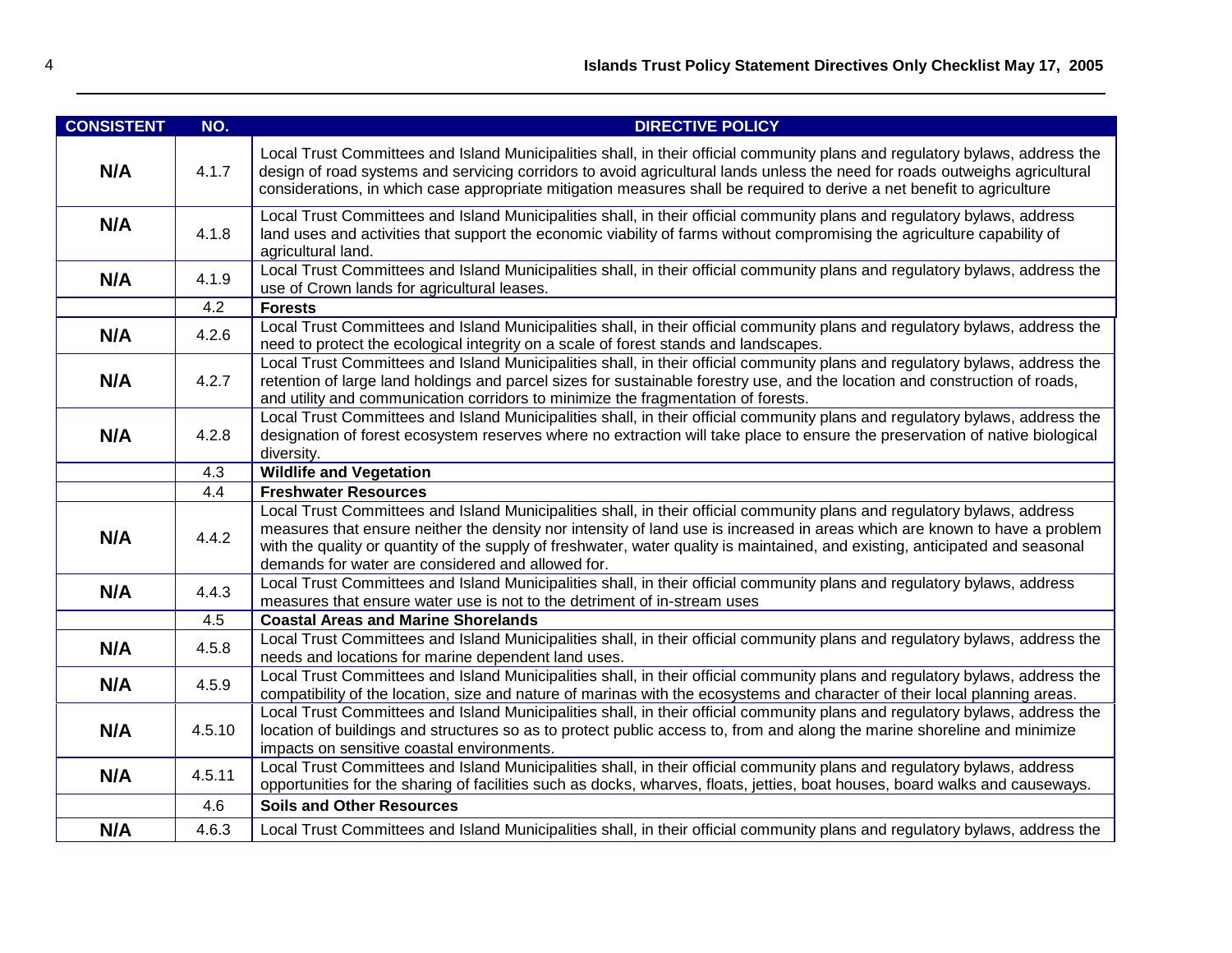protection of productive soils*.*

# **PART V: Policies for Sustainable Communities**

| <b>CONSISTENT</b>                       | NO.                                                                                                                                                                                                                                                                                                                                     | <b>DIRECTIVE POLICY</b>                                                                                                                                                                                                                                                                                                                          |  |  |  |  |
|-----------------------------------------|-----------------------------------------------------------------------------------------------------------------------------------------------------------------------------------------------------------------------------------------------------------------------------------------------------------------------------------------|--------------------------------------------------------------------------------------------------------------------------------------------------------------------------------------------------------------------------------------------------------------------------------------------------------------------------------------------------|--|--|--|--|
|                                         | 5.1                                                                                                                                                                                                                                                                                                                                     | <b>Aesthetic Qualities</b>                                                                                                                                                                                                                                                                                                                       |  |  |  |  |
| $\checkmark$<br>5.13<br>the Trust Area. |                                                                                                                                                                                                                                                                                                                                         | Local Trust Committees and Island Municipalities shall, in their official community plans and regulatory bylaws, address<br>the protection of views, scenic areas and distinctive features contributing to the overall visual quality and scenic value of                                                                                        |  |  |  |  |
|                                         | 5.2                                                                                                                                                                                                                                                                                                                                     | <b>Growth and Development</b>                                                                                                                                                                                                                                                                                                                    |  |  |  |  |
| N/A                                     | 5.2.3                                                                                                                                                                                                                                                                                                                                   | Local Trust Committees and Island Municipalities shall, in their official community plans and regulatory bylaws, address<br>policies related to the aesthetic, environmental and social impacts of development.                                                                                                                                  |  |  |  |  |
| N/A                                     | 5.2.4                                                                                                                                                                                                                                                                                                                                   | Local Trust Committees and Island Municipalities shall, in their official community plans and regulatory bylaws, address<br>any potential growth rate and strategies for growth management that ensure that land use is compatible with preservation<br>and protection of the environment, natural amenities, resources and community character. |  |  |  |  |
| N/A                                     | 5.2.5                                                                                                                                                                                                                                                                                                                                   | Local Trust Committees and Island Municipalities shall, in their official community plans and regulatory bylaws, address<br>means for achieving efficient use of the land base without exceeding any density limits defined in their official community<br>plans.                                                                                |  |  |  |  |
| $\checkmark$                            | 5.2.6                                                                                                                                                                                                                                                                                                                                   | Local Trust Committees and Island Municipalities shall, in their official community plans and regulatory bylaws, address<br>the identification of areas hazardous to development, including areas subject to flooding, erosion or slope instability, and<br>strategies to direct development away from such hazards.                             |  |  |  |  |
|                                         | 5.3                                                                                                                                                                                                                                                                                                                                     | <b>Transportation and Utilities</b>                                                                                                                                                                                                                                                                                                              |  |  |  |  |
| N/A                                     | 5.3.4                                                                                                                                                                                                                                                                                                                                   | Local Trust Committees and Island Municipalities shall, in their official community plans and regulatory bylaws, address<br>the development of a classification system of rural roadways, including scenic or heritage road designations, in<br>recognition of the object of the Islands Trust.                                                  |  |  |  |  |
| N/A                                     | 5.3.5                                                                                                                                                                                                                                                                                                                                   | Local Trust Committees and Island Municipalities shall, in their official community plans and regulatory bylaws, address<br>the impacts of road location, design, construction and systems.                                                                                                                                                      |  |  |  |  |
| N/A                                     | 5.3.6                                                                                                                                                                                                                                                                                                                                   | Local Trust Committees and Island Municipalities shall, in their official community plans and regulatory bylaws, address<br>the designation of areas for the landing of emergency helicopters.                                                                                                                                                   |  |  |  |  |
| N/A                                     | Local Trust Committees and Island Municipalities shall, in their official community plans and regulatory bylaws, address<br>5.3.7<br>the development of land use patterns that encourage establishment of bicycle paths and other local and inter-community<br>transportation systems that reduce dependency on private automobile use. |                                                                                                                                                                                                                                                                                                                                                  |  |  |  |  |
|                                         | 5.4                                                                                                                                                                                                                                                                                                                                     | <b>Disposal of Waste</b>                                                                                                                                                                                                                                                                                                                         |  |  |  |  |
| N/A                                     | 5.4.4                                                                                                                                                                                                                                                                                                                                   | Local Trust Committees and Island Municipalities shall, in their official community plans and regulatory bylaws, address<br>the identification of acceptable locations for the disposal of solid waste.                                                                                                                                          |  |  |  |  |

**CONSISTENT NO.** NO. 2008 POLICY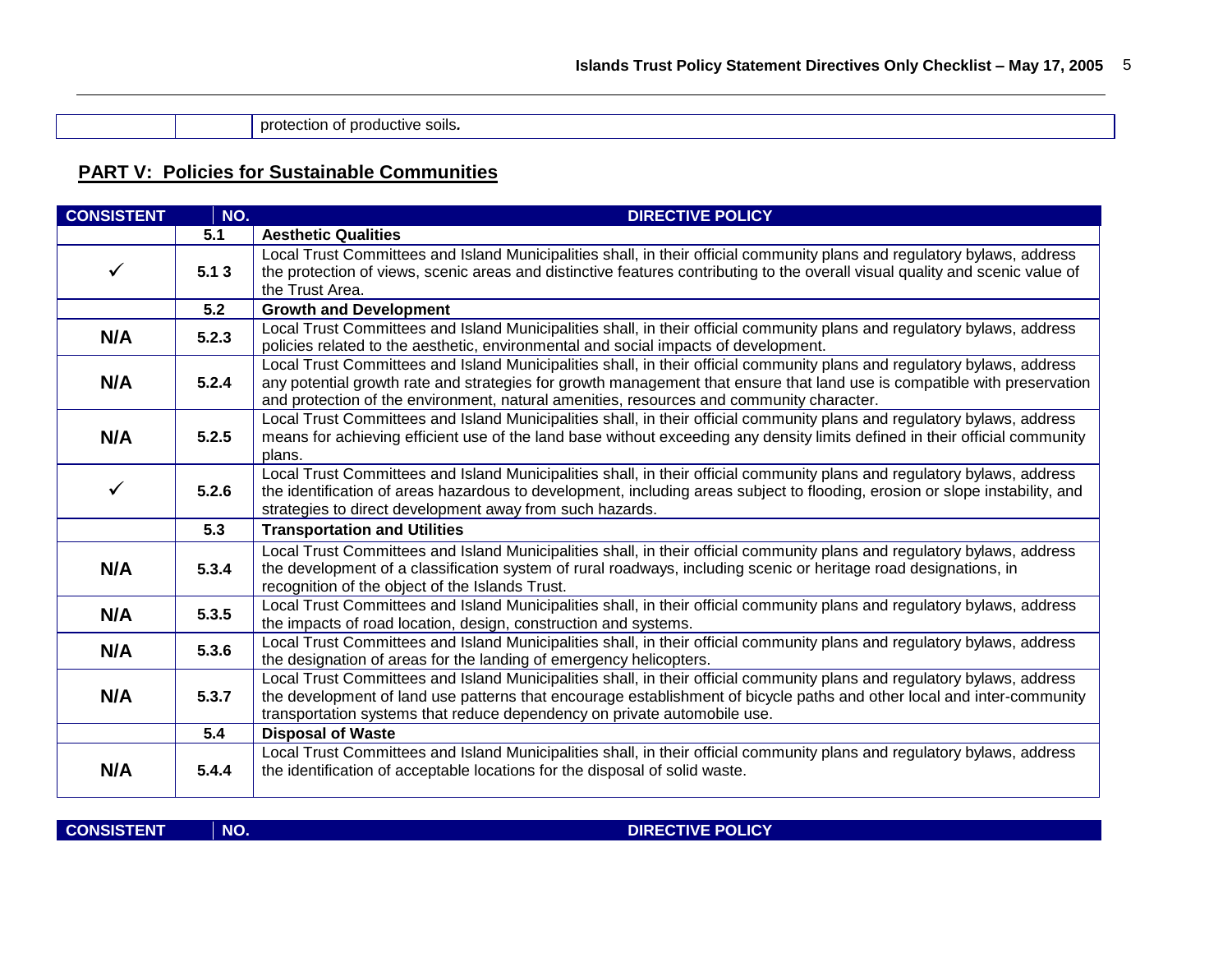|     | 5.5                                                                                                                                                                                                     | <b>Recreation</b>                                                                                                                                                                                                                                                                                                                                                               |  |  |  |  |
|-----|---------------------------------------------------------------------------------------------------------------------------------------------------------------------------------------------------------|---------------------------------------------------------------------------------------------------------------------------------------------------------------------------------------------------------------------------------------------------------------------------------------------------------------------------------------------------------------------------------|--|--|--|--|
| N/A | 5.5.3                                                                                                                                                                                                   | Local Trust Committees and Island Municipalities shall, in their official community plans and regulatory bylaws, address<br>the prohibition of destination gaming facilities such as casinos and commercial bingo halls.                                                                                                                                                        |  |  |  |  |
| N/A | 5.5.4                                                                                                                                                                                                   | Local Trust Committees and Island Municipalities shall, in their official community plans and regulatory bylaws, address<br>the location and type of recreational facilities so as not to degrade environmentally sensitive areas, and the designation<br>of locations for marinas, boat launches, docks and anchorages so as not to degrade sensitive marine or coastal areas. |  |  |  |  |
| N/A | 5.5.5                                                                                                                                                                                                   | Local Trust Committees and Island Municipalities shall, in their official community plans and regulatory bylaws, address<br>the identification of sites providing safe public access to beaches, the identification and designation of areas of<br>recreational significance, and the designation of locations for community and public boat launches, docks and<br>anchorages. |  |  |  |  |
| N/A | 5.5.6                                                                                                                                                                                                   | Local Trust Committees and Island Municipalities shall, in their official community plans and regulatory bylaws, address<br>the identification and designation of areas for low impact recreational activities and discourage facilities and opportunities<br>for high impact recreational activities.                                                                          |  |  |  |  |
| N/A | Local Trust Committees and Island Municipalities shall, in their official community plans and regulatory bylaws, address<br>5.5.7<br>the planning for bicycle, pedestrian and equestrian trail systems. |                                                                                                                                                                                                                                                                                                                                                                                 |  |  |  |  |
|     | 5.6                                                                                                                                                                                                     | <b>Cultural and Natural Heritage</b>                                                                                                                                                                                                                                                                                                                                            |  |  |  |  |
| N/A | 5.6.2                                                                                                                                                                                                   | Local Trust Committees and Island Municipalities shall, in their official community plans and regulatory bylaws, address<br>the identification, protection, preservation and enhancement of local heritage.                                                                                                                                                                     |  |  |  |  |
| N/A | 5.6.3                                                                                                                                                                                                   | Local Trust Committees and Island Municipalities shall, in their official community plans and regulatory bylaws, address<br>the preservation and protection of the heritage value and character of historic coastal settlement patterns and remains.                                                                                                                            |  |  |  |  |
|     | 5.7                                                                                                                                                                                                     | <b>Economic Opportunities</b>                                                                                                                                                                                                                                                                                                                                                   |  |  |  |  |
| N/A | 5.7.2                                                                                                                                                                                                   | Local Trust Committees and Island Municipalities shall, in their official community plans and regulatory bylaws, address<br>economic opportunities that are compatible with conservation of resources and protection of community character.                                                                                                                                    |  |  |  |  |
|     | 5.8                                                                                                                                                                                                     | <b>Health and Well-being</b>                                                                                                                                                                                                                                                                                                                                                    |  |  |  |  |
| N/A | 5.8.6                                                                                                                                                                                                   | Local Trust Committees and Island Municipalities shall, in their official community plans and regulatory bylaws, address<br>their community's current and projected housing requirements and the long-term needs for educational, institutional,<br>community and health-related facilities and services, as well as the cultural and recreational facilities and services.     |  |  |  |  |

| <b>POLICY STATEMENT COMPLIANCE</b>  |                                                                |  |  |
|-------------------------------------|----------------------------------------------------------------|--|--|
| <b>COMPLIANCE WITH TRUST POLICY</b> |                                                                |  |  |
|                                     | NOT IN COMPLIANCE WITH TRUST POLICY for the following reasons: |  |  |

G:\LPS\Policy Statement\Policy Statement Directives Only Checklist Form.doc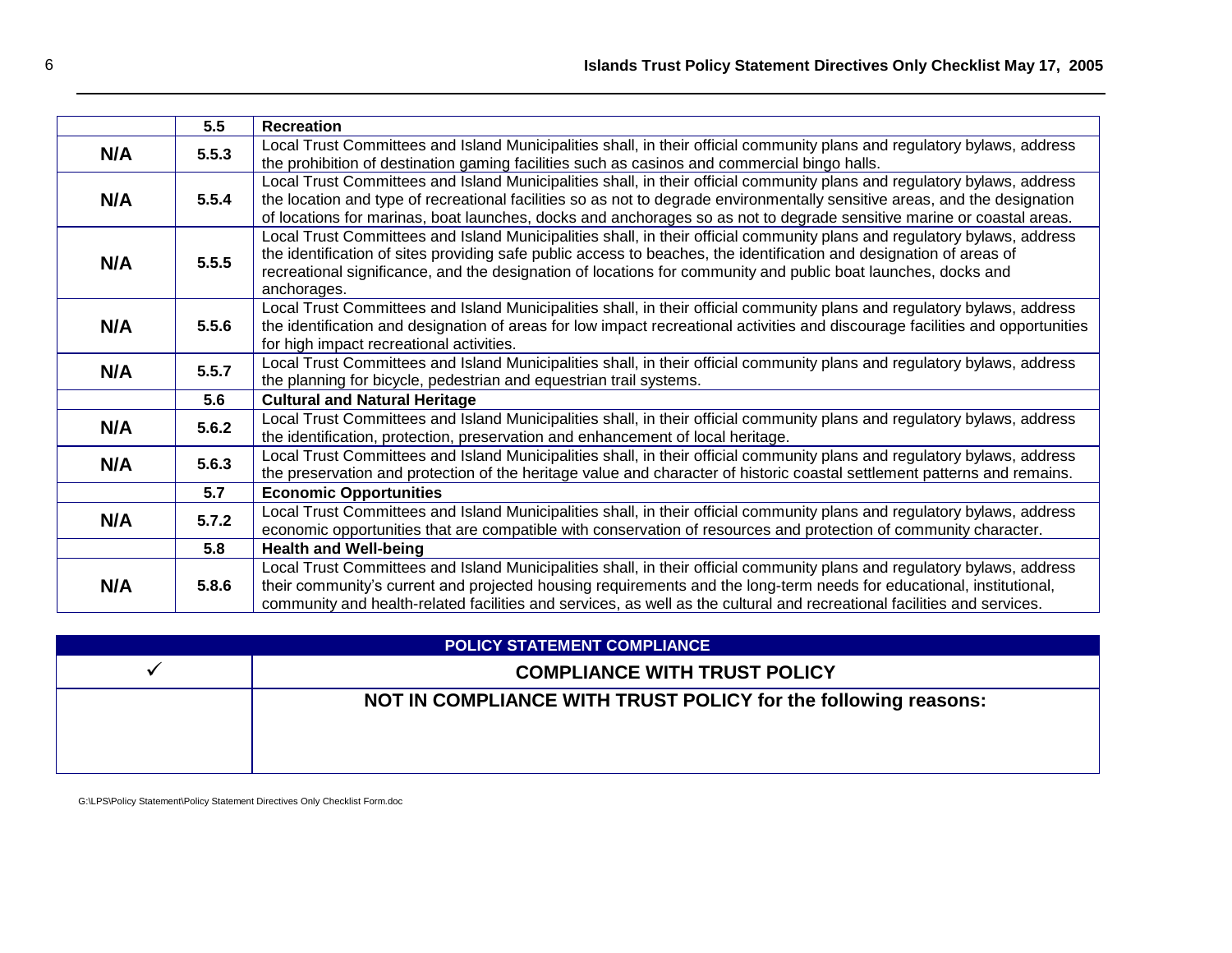## **A BYLAW TO AMEND GALIANO ISLAND OFFICIAL COMMUNITY PLAN BYLAW NO. 108, 1995**

The Galiano Island Local Trust Committee enacts in open meeting assembled as follows:

# 1. CITATION

This Bylaw may be cited for all purposes as "Galiano Island Official Community Plan Bylaw No. 108, 1995, Amendment No. 1, 2018".

## 2. SCHEDULES

Galiano Island Local Trust Committee Bylaw No.108, cited for all purposes as "Galiano Island Official Community Plan Bylaw No. 108, 1995, is amended as shown on Schedule 1, attached to and forming part of this bylaw

| <b>READ A FIRST TIME THIS</b>                                                 | DAY OF | 2018 |  |  |  |
|-------------------------------------------------------------------------------|--------|------|--|--|--|
| PUBLIC HEARING HELD THIS                                                      | DAY OF | 20   |  |  |  |
| <b>READ A SECOND TIME THIS</b>                                                | DAY OF | 20   |  |  |  |
| <b>READ A THIRD TIME THIS</b>                                                 | DAY OF | 20   |  |  |  |
| APPROVED BY THE EXECUTIVE COMMITTEE OF THE ISLANDS TRUST THIS<br>DAY OF<br>20 |        |      |  |  |  |
| APPROVED BY THE MINISTER MUNICIPAL AFFAIRS AND HOUSING THIS                   | DAY OF | 20   |  |  |  |
| <b>ADOPTED THIS</b>                                                           | DAY OF | 20   |  |  |  |
|                                                                               |        |      |  |  |  |

**Chair Secretary**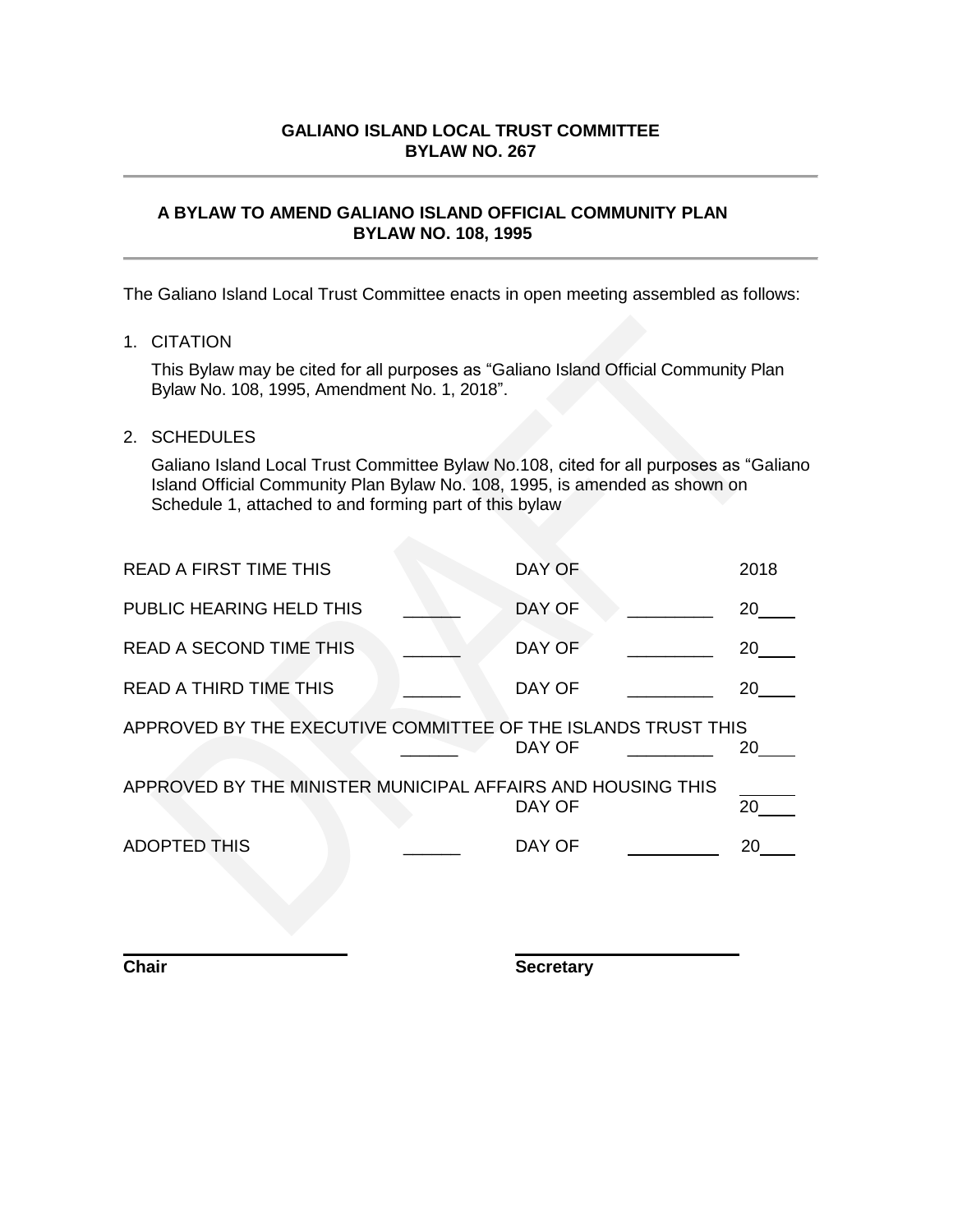# **SCHEDULE 1**

- 1. The Galiano Island Official Community Plan No. 108, 1995, is amended as follows:
	- 1.1 Schedule "B" LAND USE DESIGNATIONS is amended by changing the land use designation of Lot 1, District Lot 8, Galiano Island, Cowichan District, Plan VIP75578 (PID 025-710-231) as shown on Plan No. 1 attached to and forming part of this bylaw,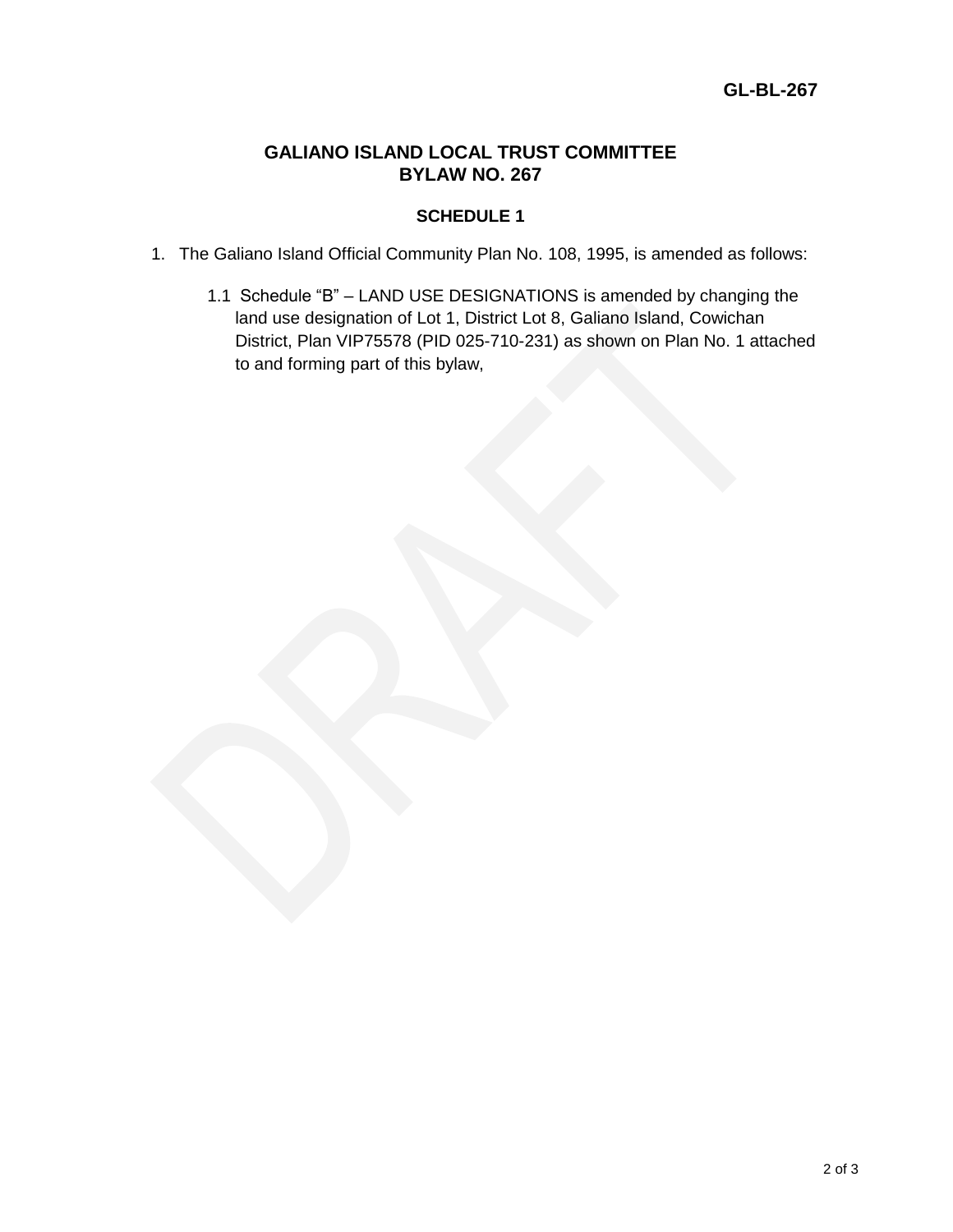**GL-BL-267**

# **GALIANO ISLAND LOCAL TRUST COMMITTEE BYLAW NO. 267**

**PLAN NO. 1**

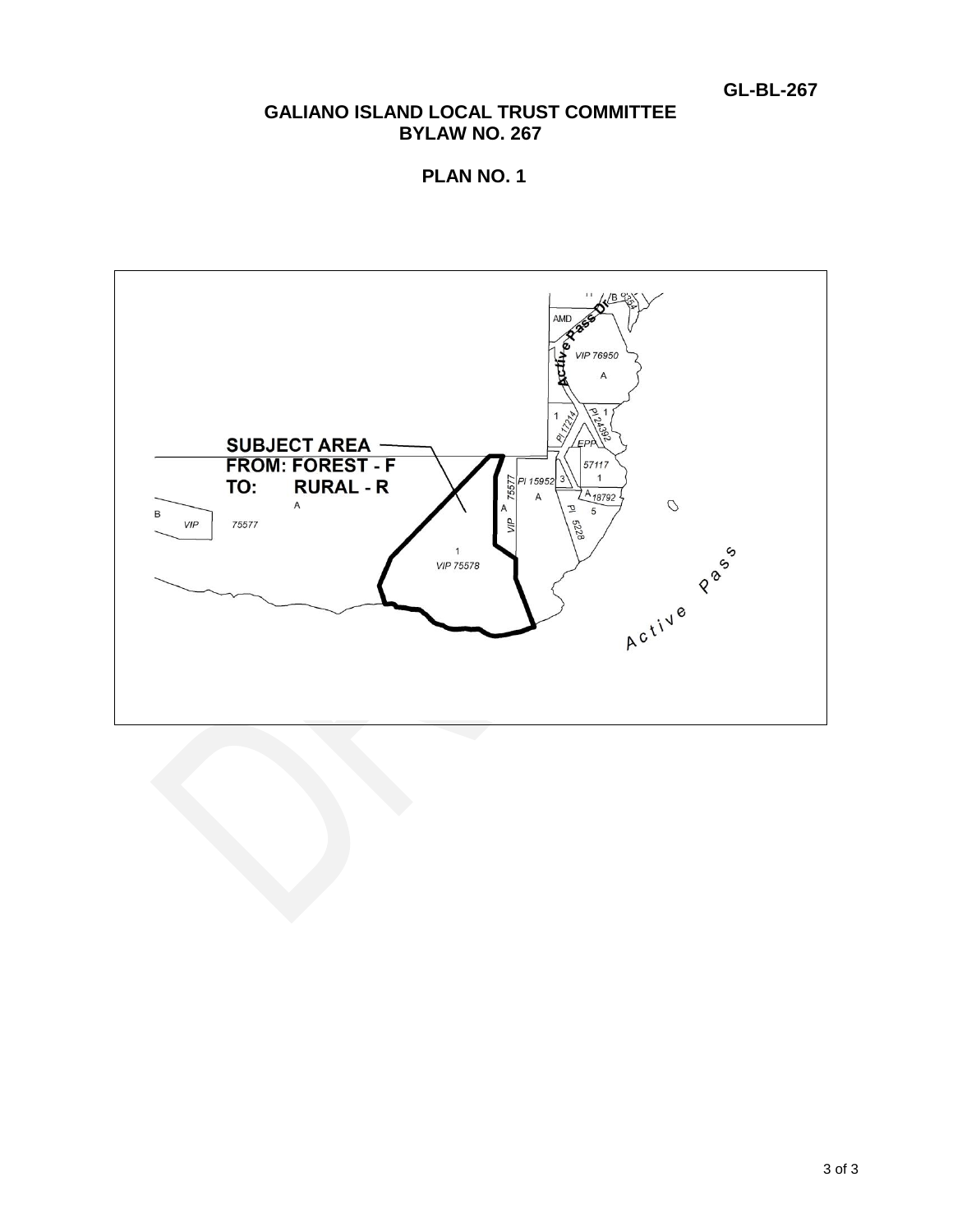# **A BYLAW TO AMEND GALIANO ISLAND LAND USE BYLAW NO. 127, 1999**

The Galiano Island Local Trust Committee, being the Trust Committee having jurisdiction in respect of the Galiano Island Local Trust Area under the *Islands Trust Act,* enacts as follows:

1. Citation

This bylaw may be cited for all purposes as "Galiano Island Land Use Bylaw, 1999, Amendment No. 1, 2018".

2. SCHEDULES

Galiano Island Local Trust Committee Bylaw No. 127, cited as "Galiano Island Land Use Bylaw, 1999," is amended as shown on Schedule No. 1 attached to and forming part of this bylaw.

| <b>Chair</b>                                                  | <b>Secretary</b> |      |
|---------------------------------------------------------------|------------------|------|
|                                                               |                  |      |
| <b>ADOPTED THIS</b>                                           | DAY OF           | 20   |
| APPROVED BY THE EXECUTIVE COMMITTEE OF THE ISLANDS TRUST THIS | DAY OF           | 20   |
| <b>READ A THIRD TIME THIS</b>                                 | DAY OF           | 20   |
| READ A SECOND TIME THIS                                       | DAY OF           | 20   |
| PUBLIC HEARING HELD THIS                                      | DAY OF           | 20   |
| <b>READ A FIRST TIME THIS</b>                                 | DAY OF           | 2018 |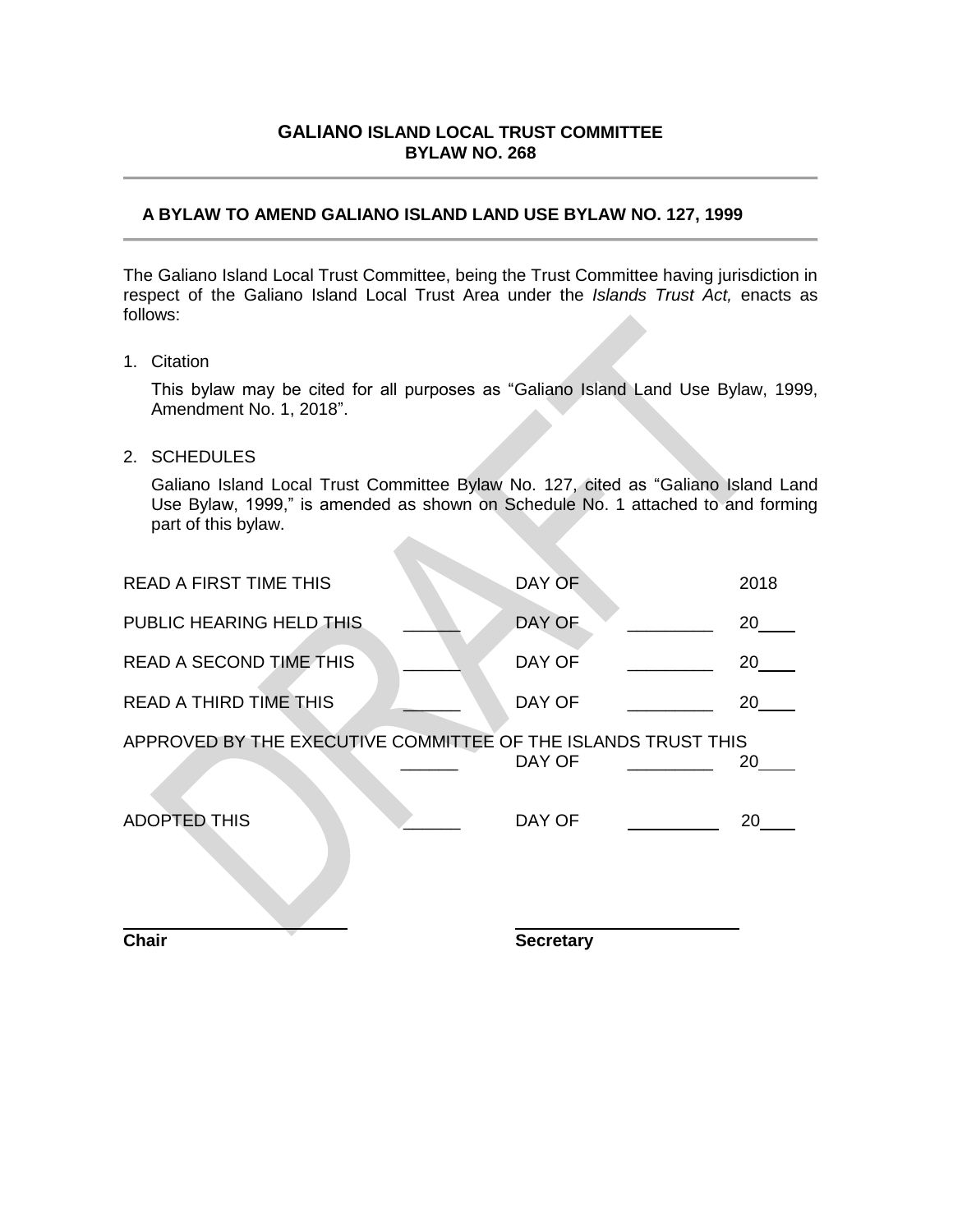# **SCHEDULE NO. 1**

- 1. Bylaw No. 127 is amended as follows:
	- 2.1 **Schedule "B" – (Zoning Sheet South)** is amended by changing the zoning classification of Lot 1, District Lot 8, Galiano Island, Cowichan District, Plan VIP75578 (PID 025-710-231) from Forestry 2 (F2) to Rural 2 (R2) as shown on Plan No. 1 attached to and forming part of this bylaw.

2 of 3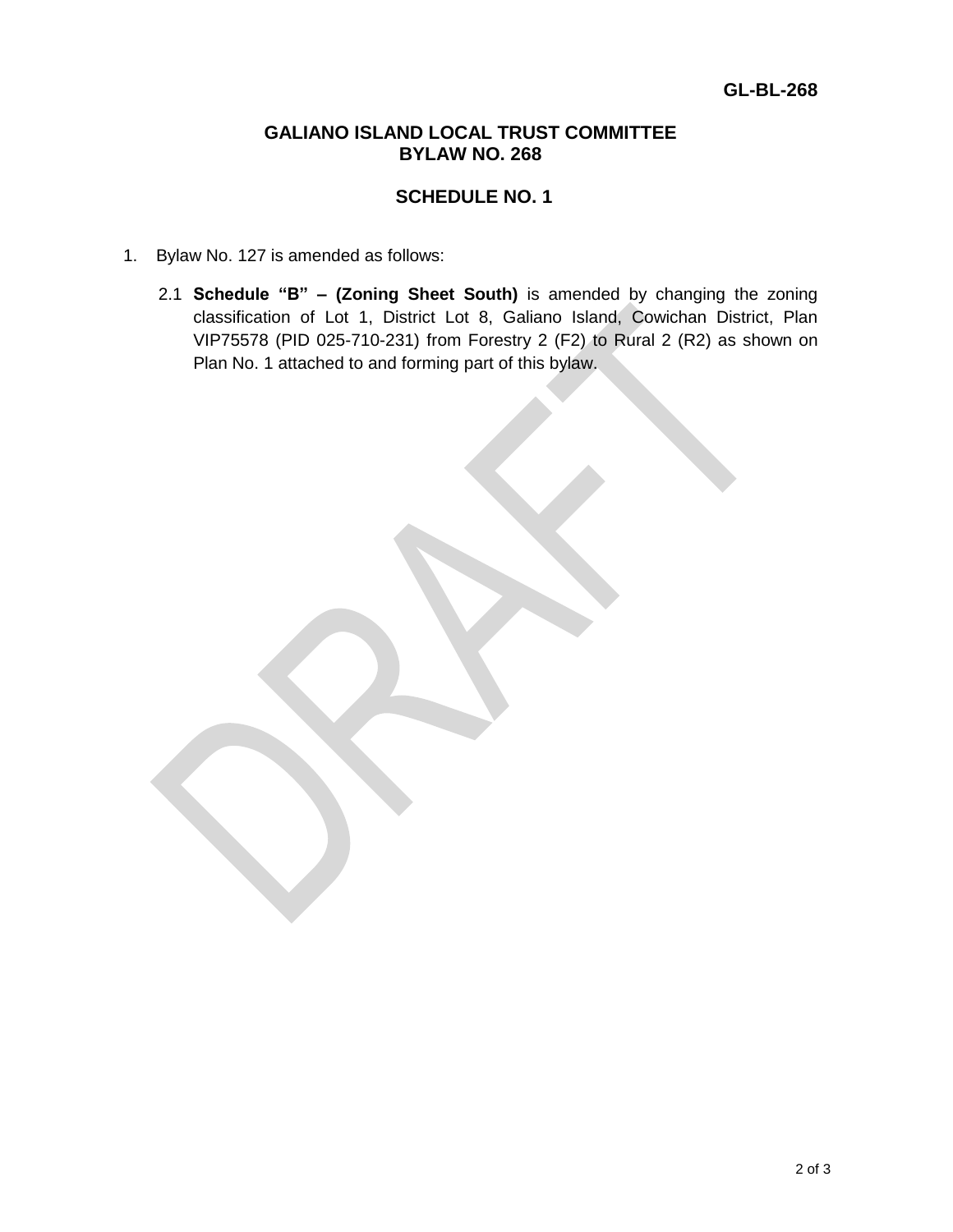# **GL-BL-268**

# **GALIANO ISLAND LOCAL TRUST COMMITTEE BYLAW NO. 268**

**PLAN NO. 1**